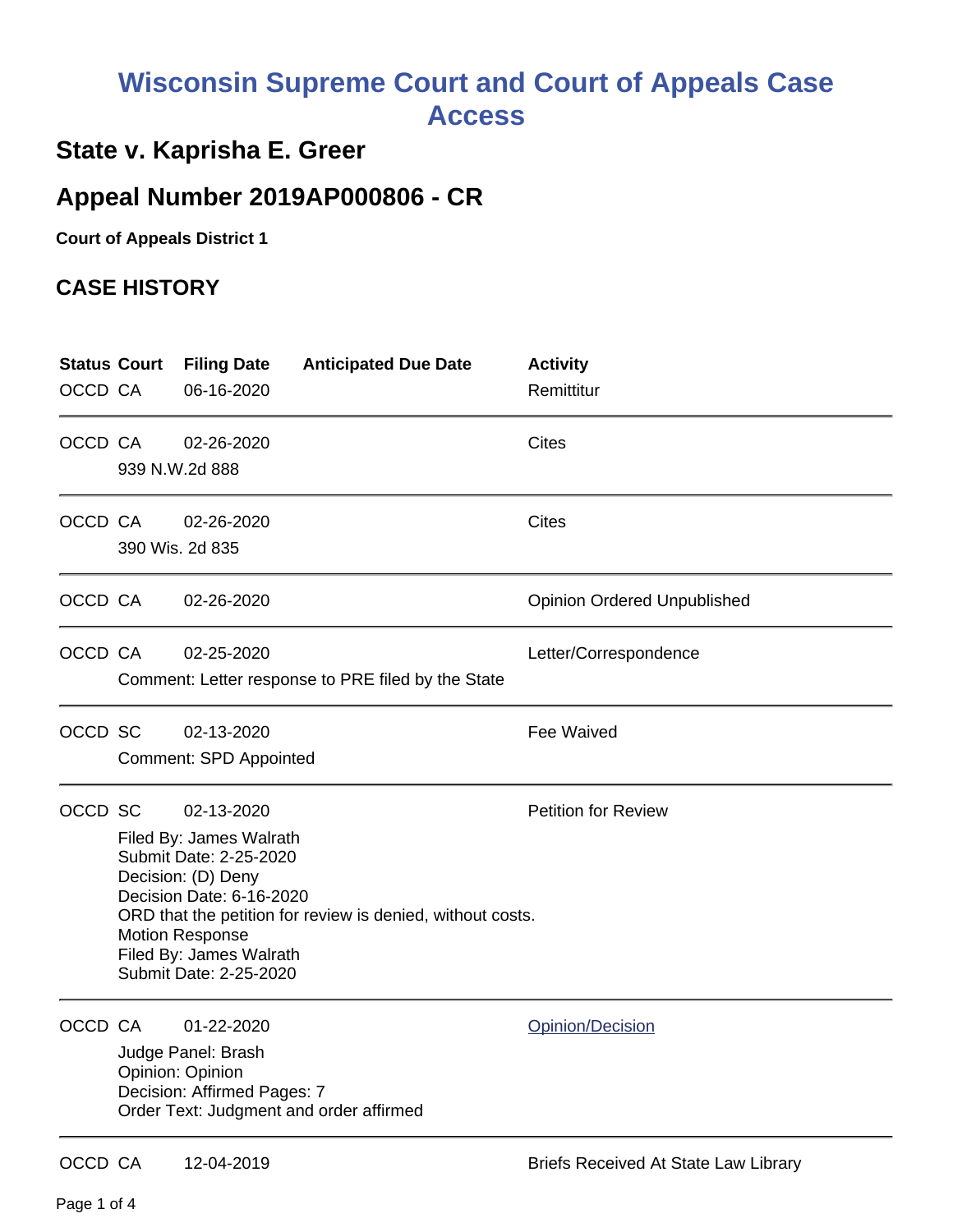| OCCD CA |                                                                                                                                                                                                                                                                                                          | 11-20-2019                                                                                                                     | <b>Submitted on Briefs</b>                                |  |  |  |
|---------|----------------------------------------------------------------------------------------------------------------------------------------------------------------------------------------------------------------------------------------------------------------------------------------------------------|--------------------------------------------------------------------------------------------------------------------------------|-----------------------------------------------------------|--|--|--|
| OCCD CA |                                                                                                                                                                                                                                                                                                          | 11-19-2019                                                                                                                     | Record and Briefs Sent to District 1                      |  |  |  |
| OCCD CA | 11-18-2019                                                                                                                                                                                                                                                                                               |                                                                                                                                | <b>Reply Brief</b><br><b>Reply brief</b>                  |  |  |  |
|         | Filed By: James Walrath                                                                                                                                                                                                                                                                                  |                                                                                                                                |                                                           |  |  |  |
|         |                                                                                                                                                                                                                                                                                                          | Comment: Please note the suffix for the appeal number has been added to the cover of this brief.                               |                                                           |  |  |  |
| OCCD CA |                                                                                                                                                                                                                                                                                                          | 11-04-2019<br>Comment: BRS (Shipped Oct 31, 2019)                                                                              | Certificate of Filing by Mail                             |  |  |  |
| OCCD CA |                                                                                                                                                                                                                                                                                                          | 11-04-2019                                                                                                                     | Brief of Respondent(s)<br><b>Brief of Respondent</b>      |  |  |  |
|         |                                                                                                                                                                                                                                                                                                          | Filed By: Chelsea Pierski                                                                                                      |                                                           |  |  |  |
| OCCD CA | No action.                                                                                                                                                                                                                                                                                               | 09-25-2019<br>Filed By: Unassigned District 1<br>Submit Date: 9-25-2019<br>Decision: (N) No Action<br>Decision Date: 9-26-2019 | Sua Sponte                                                |  |  |  |
| OCCD CA | Motion to Extend Time<br>09-20-2019<br>Filed By: Chelsea Pierski<br>Submit Date: 9-23-2019<br>Decision: (G) Grant<br>Decision Date: 9-24-2019<br>ORD that the deadline for the State to file the respondent's brief in this matter is extended to November<br>1, 2019.<br>See BRS event due on 11-1-2019 |                                                                                                                                |                                                           |  |  |  |
| OCCD CA |                                                                                                                                                                                                                                                                                                          | 09-18-2019<br>Comment: CRS: CR Czerniejewski files 3/5/18 & 2/21/18 transcripts 9/6/19 -                                       | <b>Other Papers</b>                                       |  |  |  |
| OCCD CA |                                                                                                                                                                                                                                                                                                          | 09-04-2019                                                                                                                     | Brief & Appx of Appellant(s)<br><b>Brief of Appellant</b> |  |  |  |
|         |                                                                                                                                                                                                                                                                                                          | Filed By: James Walrath                                                                                                        |                                                           |  |  |  |
|         | Comment: Note that the appeal number has been corrected on all briefs. Please use this number on all<br>future correspondence. Appx to Brief of Appellant(s)                                                                                                                                             |                                                                                                                                |                                                           |  |  |  |
| OCCD CA |                                                                                                                                                                                                                                                                                                          | 08-09-2019<br>Filed By: James Walrath                                                                                          | <b>Motion to Extend Time</b>                              |  |  |  |

Submit Date: 8-9-2019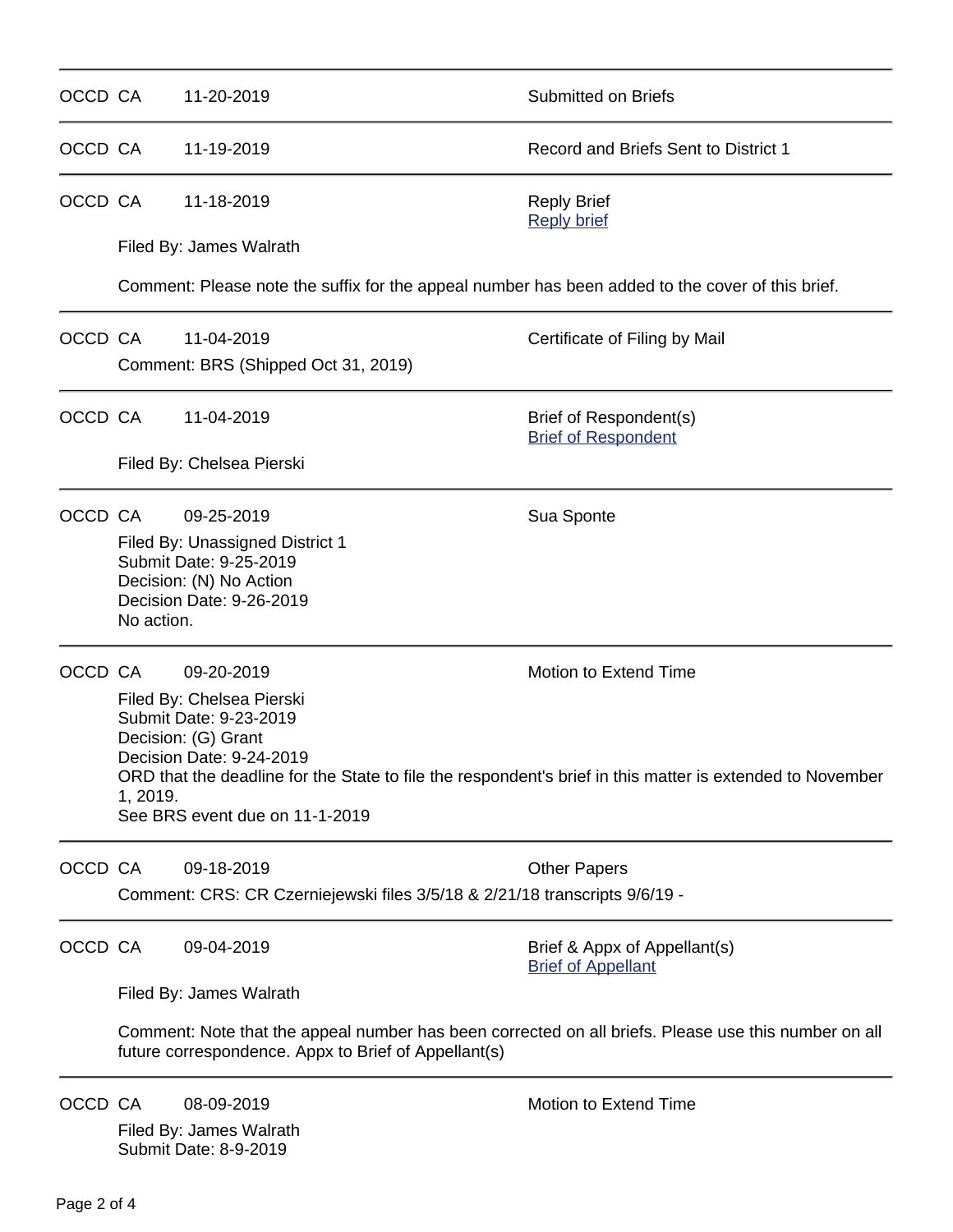Decision: (G) Grant Decision Date: 8-13-2019 ORD that the deadline for Greer to file the appellant's brief and appendix is extended to September 4, 2019. See BAP event due on 9-4-2019 Comment: 2

| OCCD CA |                                                                                                                                                                                                                       | 06-19-2019                                                   | Motion to Extend Time                  |  |  |  |  |
|---------|-----------------------------------------------------------------------------------------------------------------------------------------------------------------------------------------------------------------------|--------------------------------------------------------------|----------------------------------------|--|--|--|--|
|         | Filed By: James Walrath<br>Submit Date: 6-19-2019<br>Decision: (G) Grant<br>Decision Date: 6-21-2019<br>ORD that the deadline for Greer to file the appellant's brief and appendix is extended to August 15,<br>2019. |                                                              |                                        |  |  |  |  |
|         | See BAP event due on 8-15-2019                                                                                                                                                                                        |                                                              |                                        |  |  |  |  |
| OCCD CA | <b>Status: Other</b>                                                                                                                                                                                                  | 06-13-2019                                                   | <b>Statement on Transcript</b>         |  |  |  |  |
|         |                                                                                                                                                                                                                       | Comment: SRT in record (R-69)                                |                                        |  |  |  |  |
| OCCD CA |                                                                                                                                                                                                                       | 05-21-2019<br>Comment: Exhibit #1-CD                         | Non-Electronic Record Item             |  |  |  |  |
| OCCD CA |                                                                                                                                                                                                                       | 05-20-2019<br>Comment: #27 thru #29                          | <b>Sealed Documents</b>                |  |  |  |  |
| OCCD CA |                                                                                                                                                                                                                       | 05-20-2019<br>Comment: 1-3 to 88-1 ELECTRONICALLY FILED      | Record                                 |  |  |  |  |
| OCCD CA |                                                                                                                                                                                                                       | 05-09-2019<br>Filed By: James Walrath<br>Status: Prev. Filed | <b>Statement on Transcript</b>         |  |  |  |  |
| OCCD CA |                                                                                                                                                                                                                       | 05-02-2019<br><b>Comment: SPD Appointed</b>                  | Fee Waived                             |  |  |  |  |
| OCCD CA |                                                                                                                                                                                                                       | 05-02-2019<br>Comment: for Atty. James A. Walrath            | Received SPD Appointment Order         |  |  |  |  |
| OCCD CA |                                                                                                                                                                                                                       | 05-02-2019                                                   | Notif. Sent-Filing of NAP & Ct. Record |  |  |  |  |
| OCCD CA |                                                                                                                                                                                                                       | 05-02-2019                                                   | Notice of Appeal & Court Record        |  |  |  |  |
| OCCD CA |                                                                                                                                                                                                                       | 05-02-2019                                                   | X Transfer                             |  |  |  |  |
| OCCD CA |                                                                                                                                                                                                                       | 04-29-2019                                                   | Notice of Appeal filed in Cir. Ct.     |  |  |  |  |

Page 3 of 4